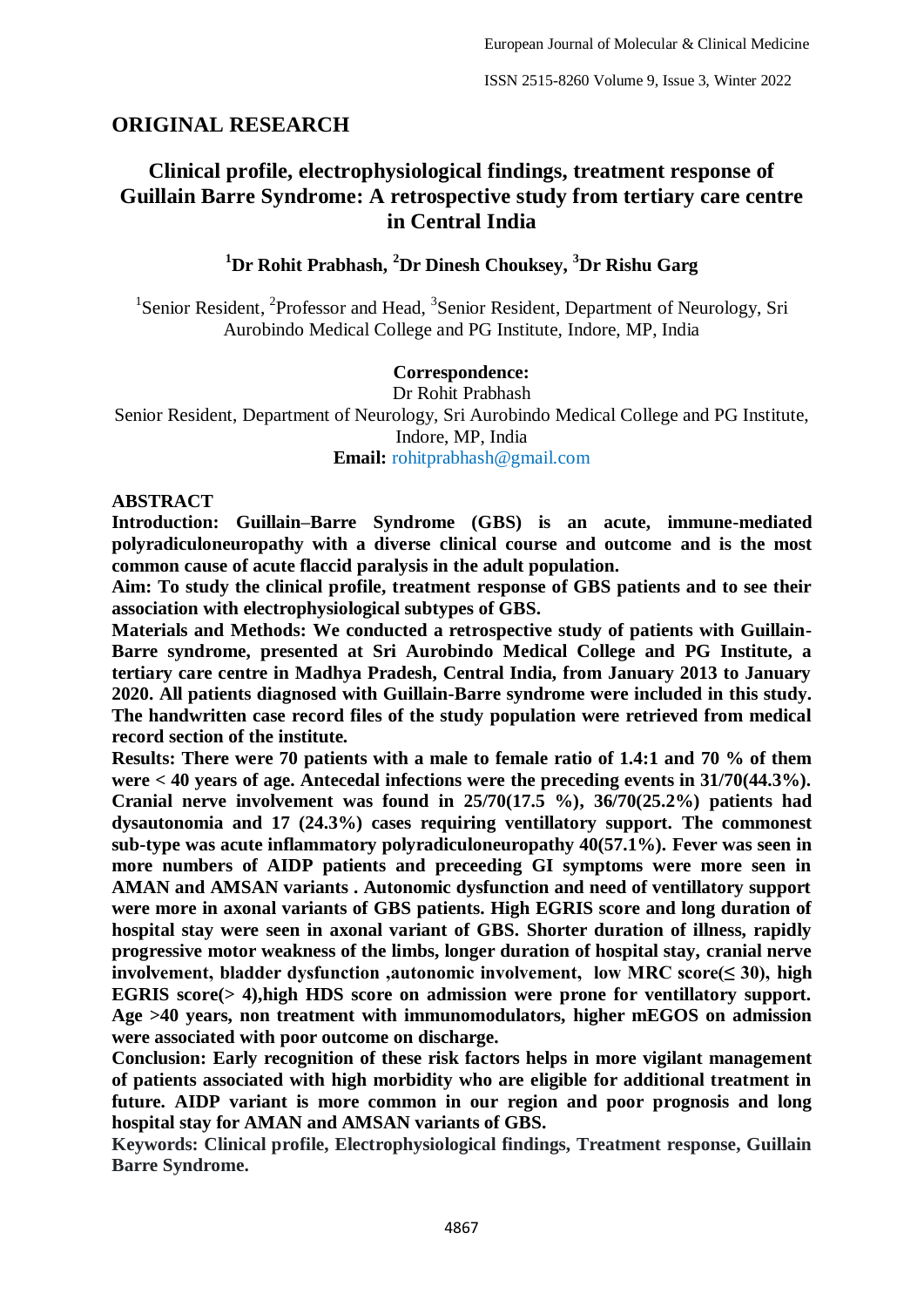### **INTRODUCTION**

Guillain Barre syndrome (GBS) is a heterogeneous condition associated with immunemediated, reactive, self-limiting peripheral neuropathies. The underlying aetiopathogenesis of GBS is not completely understood, but it is thought to be an immune-mediated process, resulting from the generation of autoimmune antibodies and inflammatory cells that crossreact with epitopes on peripheral nerves and roots, leading to demyelination, axonal degeneration or both. In most of the cases GBS presents as an ascending paralytic pattern with initial involvement of lower limbs followed by upper limbs [1,2].

Electrophysiologically there are majorly 3 different variants of GBS, namely AIDP, AMAN, AMSAN contributing the major chunk of the affected population[3].

The clinical progression of GBS from the onset of illness extends for next 4 weeks. The diagnosis of GBS is based on the combination of clinical history supported by electrodiagnostics. The nerve conduction studies may not show any change during the initial week of onset, the earliest change being prolongation of F wave latencies. CSF analysis may show features of albumino cytological dissociation[4].

The treatment of GBS mainly targets at halting the progression of disease thereby minimising the disability to the patient. The available therapeutic options include IVIg and plasma pheresis. Despite the early initiation of therapy some patients show features of early improvement followed by worsening of clinical symptoms indicating the possibility of treatment related fluctuations[5,6].

This paper aims to study the outcome in patients diagnosed with GBS based on clinical profile, electrophysiological parameters and treatment response using modified Hughes grade, mEGOS score, EGRIS score and mRS scoring systems.

### **MATERIALS AND METHODS**

This retrospective study was carried out at a tertiary care Hospital in Central India. The study includes the data analysis of total 70 cases that satisfied the inclusion / exclusion criteria.We retrieved case record files of patients with the diagnosis of Guillain Barre Syndrome admitted from 1 JANUARY 2013 to 1 JANUARY 2020 from the records section after getting permission from the head of the concerned departments.The study was approved by the Institutional Ethics Committee approval was taken (IEC approval letter no. SAIMS/IEC/2021/22).

## **INCLUSION CRITERIA**

All patients of GBS treated in Neurology Department from January 2013 to January 2020.

### **EXCLUSION CRITERIA**

All patients of GBS who were not treated in Neurology department.

### **STUDY PROCEDURE**

We recorded the data regarding the epidemiology, clinical profile which include age, gender, antecedent infections (fever, diarrhea or symptoms of upper respiratory tract infection within the 4 weeks preceding the onset of weakness ),days from onset, date of admission and discharge, past medical history (hypertension, diabetes, any neurological ilness), smoking, alcohol consumption status ,pulse rate, blood pressure, measurement of peripheral saturation(SaO2), single breath count(SBC), breath holding time(BHT), chest expansion, tendon reflex, cranial nerve dysfunction, sensory deficits, requirement for mechanical ventilation, autonomic system involvement, baseline vital parameters, laboratory values, electrodiagnostic finding, CSF findings if available ,clinical diagnosis, treatment received, outcome status(routine discharge, LAMA, death/in hospital mortality) and assessment of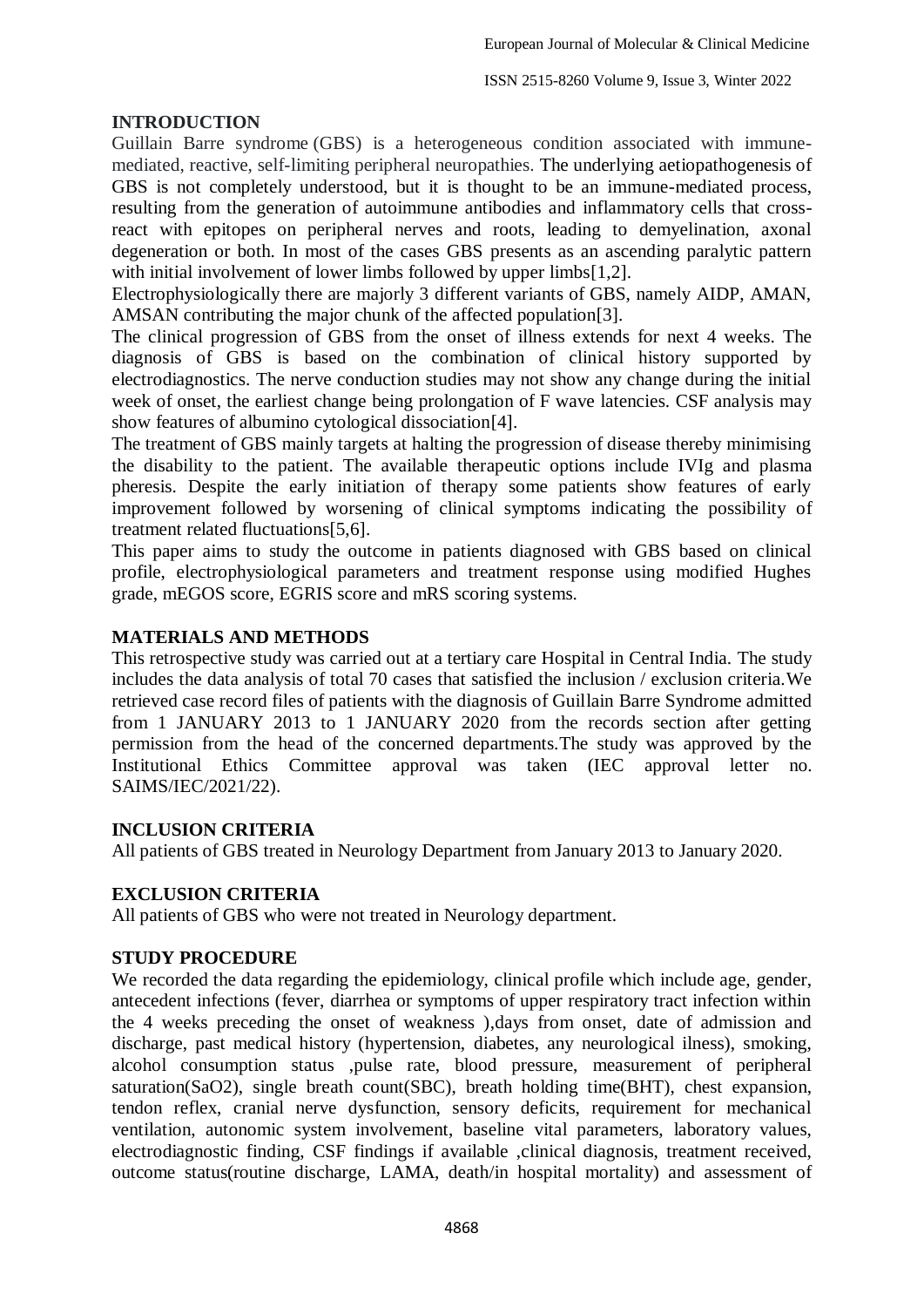severity by Hughes Functional Grading Scale (HFGS) score[7] (on admission and at discharge), modified Erasmus GBS outcome score(mEGOS)[8](after 1 week) andErasmus GBS respiratory insufficiency score(EGRIS)[9](on admission). The MRC sum score[10]is defined as power assessment by the sum of MRC scores of 6 different muscles (deltoid, biceps, wrist extensor, iliopsoas, quadriceps, and tibialis anterior) with maximum score of 60 measured bilaterally. The GBS disability score is a widely accepted scale for assessing the functional status of patients with GBS, ranging from 0 (normal) to 6 (death). Patients were classified according to electrophysiological findings as acute inflammatory demyelinating polyneuropathy (AIDP), acute motor axonal neuropathy (AMAN),and acute motor sensory axonal neuropathy(AMSAN).The study protocol was approved by the Institutional Ethics Committee (IEC NO:SAIMS/IEC/2021/22).The functional outcome of the patients were assessed by comparing the Hughes motor scale at the time of admission and discharge and non improvement in Hughes score was considered as poor outcome.

### **STATISTICAL ANALYSIS**

The data was collected and entered into MS excel 2010.Statistical analysis was performed using the SPSS 26 trial version. The frequency and percentage were calculated for qualitative data. Mean and Standard Deviation were calculated for quantitative data.Chi square test was used for association between two variables.Ifpvalue <0.05 was considered as statistically significant.

## **RESULTS**

## **DEMOGRAPHIC CHARACTERISTICS**

During the study period of 7 years, 70 GBS patients were identified. The age of incidence ranged from 7 years to 70 years having a mean age of  $32.81( \pm 17.12)$  years ; 70% of patients were aged< 40 years. 41 (58.6%) were males. The male to female ratio was 1.4:1.Out of the total, 38 (54.3%) patients presented within 4 days of onset of illness,  $17(24.3\%)$  within  $4 - 7$ days, 15 (21.4%) cases after 1 week of illness.Comorbidities like hypertension was present in 3 cases,diabetes mellitus in 2 and recurrence of GBS in 2 cases.The demographic characteristics of various variables are shown in Table 1.

## **CLINICAL CHARACTERISTICS & SEVERITY OF INVOLVEMENT**

Pure motor quadriplegia/quadriparesis was the most common clinical variant 52(74.3%) followed by sensorimotor quadriparesis in 9(12.9%), Miller Fischer syndrome (MFS) in 5 (7.1%), paraplegia in 3 (4.3%) and pharyngeal-cervical-brachial variant in 1 (1.4%) case.51 (72.9%) had sensory symptoms in the form of feelings of tingling, pins and needles, and numbness over limbs.10 (14.285%) had bulbar palsy along with with paresis.Facial nerve involvement in 20 (28.57%) and autonomic disturbance was present in 36 (51.4%) .Early respiratory failure (Hughes grade 5A) was seen in 17 (24.3%)(Table2). It was found that among patients who had respiratory failure, 14 (82.4%) had low MRC score ( $\leq$  30) indicating the severity of illness.There was statistically significant (p value- 0.020) relation between low MRC sum score (0-30) and respiratory failure on comparison with controls (non respiratory group).Several factors at admission are known to predict a need for invasive mechanical ventilation. These include shorter duration from onset of illness, days from onset to hospitalization, rapidly progressive motor weakness of the limbs, duration of hospital stay,cranial nerve involvement, bladder dysfunction ,autonomic involvement, low MRC score( $\leq$  30), high EGRIS score( $>$  4), high HDS score on admission (Table 6). Early recognition of these risk factors may help in identification of patients who would require ventillatory support.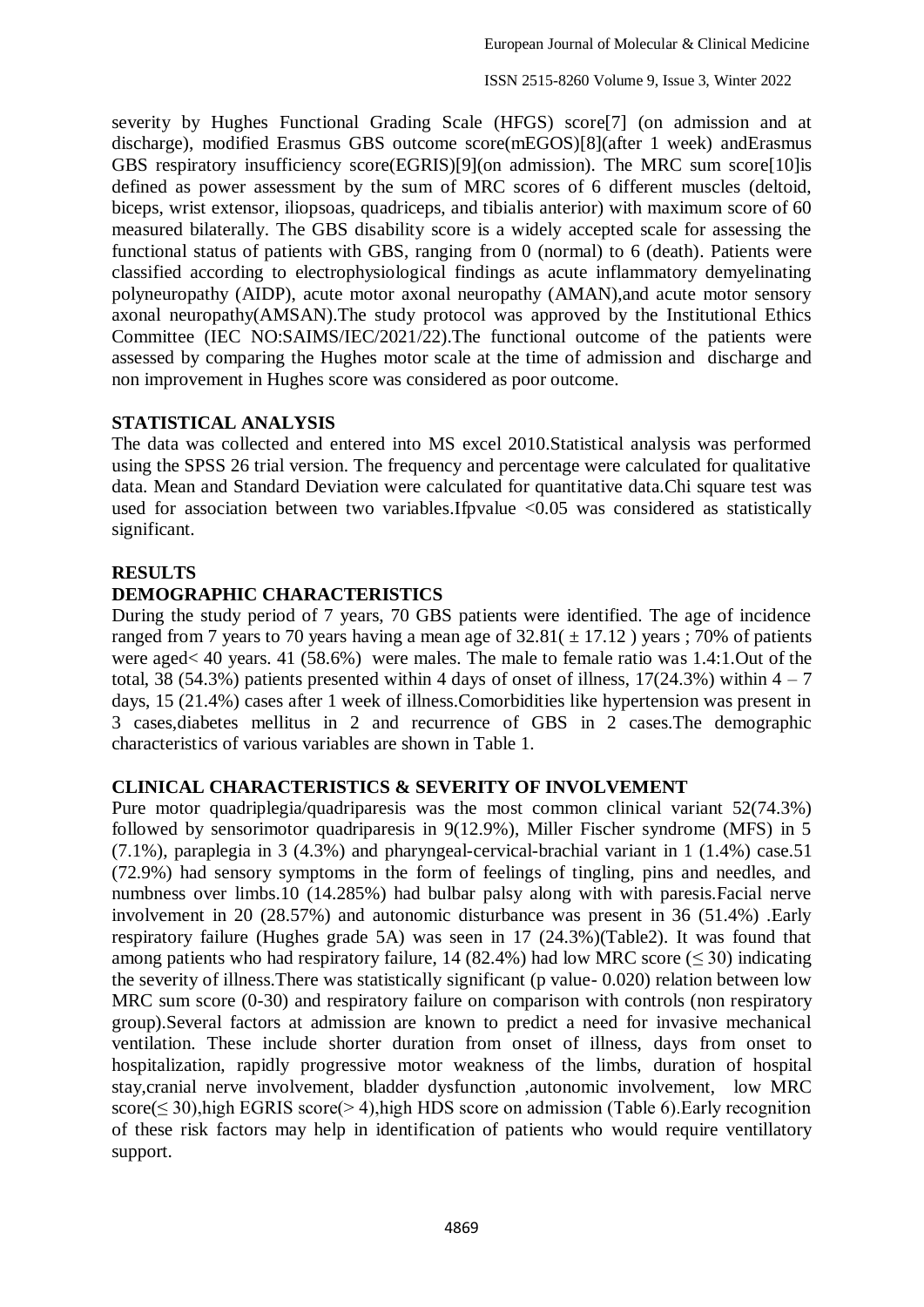Cerebrospinal fluid (CSF) analysis was done in 33 (47.14%) cases.In clinical and electrophysiologically proven GBS cases,4 (12.121.8%) patients had cell count above normal  $($ >4 cells/mm<sup>3</sup>). The maximum cell count in the sample was 12 cells/mm<sup>3</sup>. 24 (72.727%) cases had CSF protein of  $> 60$  mg/dl and 16 (48.4848%) had protein value of  $>100$  mg/dl. Mean CSF protein level was  $(n=33)142.52 \pm 125.64$  mg/dl(Table 3). The highest CSF protein (504 mg/dl) was recorded in the patient with recurrent GBS.

### **TRIGGERING EVENTS**

GBS is described as a sporadic event without any seasonal predominance. Our study showed that 26 (37.1%) cases occurred in rainy season, followed by 21 (30.0%) cases during winter (December-February), 17(21.3%) in summer, 6(8.6%) during spring season, showing that there is seasonal predominanace.

In our study, 31(44.286 %) of patients had antecedent infection, isolated fever in 13(18.6%), followed by gastrointestinal infection in 11(15.7%) and respiratory infection in 7(10%).

### **ELECTROPHYSIOLOGICAL CHARACTERISTICS**

Nerve conduction study was conducted in all cases. AIDP pattern was seen in 40(57.1%), Acute Motor Axonal Neuropathy (AMAN) in 21 (30%), Acute Motor Sensory Axonal Neuropathy (AMSAN) in 9 (12.9%).Overall demyelinating variant of GBS (AIDP) (57.1%) was more common than axonal type  $(AMAN+ AMSAN)$ .Males  $(28)(70%)$  were predominantly affected in demyelinating form of GBS, whereas females (17)(56.7%) dominated in axonal form of GBS. Mean age was  $32.46 \pm 17.155$  in axonal group and 33.865  $\pm$  16.725 in demyelinating forms of GBS. Respiratory failure was noted in 11 (36.7%) cases of axonal form of GBS, only 6 (15%) developed respiratory failure in demyelinating form and the difference was statistically significant ( p value 0.036). The axonal variant also had female predominance, higher HFGS score on admission, autonomic involvement, bladder involvement, ventillatory requirement, lower MRC score(<30).Whereas demyelinating variant showed a male predominance with more cranial nerve involvement. All these variables were statistically significant(Table 4).

### **TREATMENT & OUTCOME CHARACTERISTICS**

The outcome of patients were assessed at the time of discharge by the modified Hughes disability score .Out of 70 patients, 39 (55.7%) received Intravenous Immunoglobulin (IVIg) and 1 (1.7%) received plasmapharesis. Outcome was assessed at time of discharge.40 (57.14%) cases were able to walk with or without support at the time of discharge.Out of the 70 patients,39(55.7%) were discharged normally,30(42.9%) went LAMA and 1 (1.4%) succumbed. Most common cause of LAMA was financial constraints, not able to afford expenses of IVIg.

### **PREDICTORS OF OUTCOME**

On statistical analysis, Age < 40 years, IVIg administration and low mEGOS score on admission were associated with favourable outcome/recovery at the time of discharge(Table 5).However there was no statistically significant difference in outcome on discharge between axonal and demyelinating variants of GBS.

| Demographical variable | <b>Categories</b> | Number of patients $(n=70)$ | <b>Percent</b> |
|------------------------|-------------------|-----------------------------|----------------|
| Age                    | 40                |                             | 70.0           |
|                        | $40 - 60$         |                             | つつ し           |
|                        | 60                |                             |                |

**Table 1: Frequency and percentage of various demographic variables**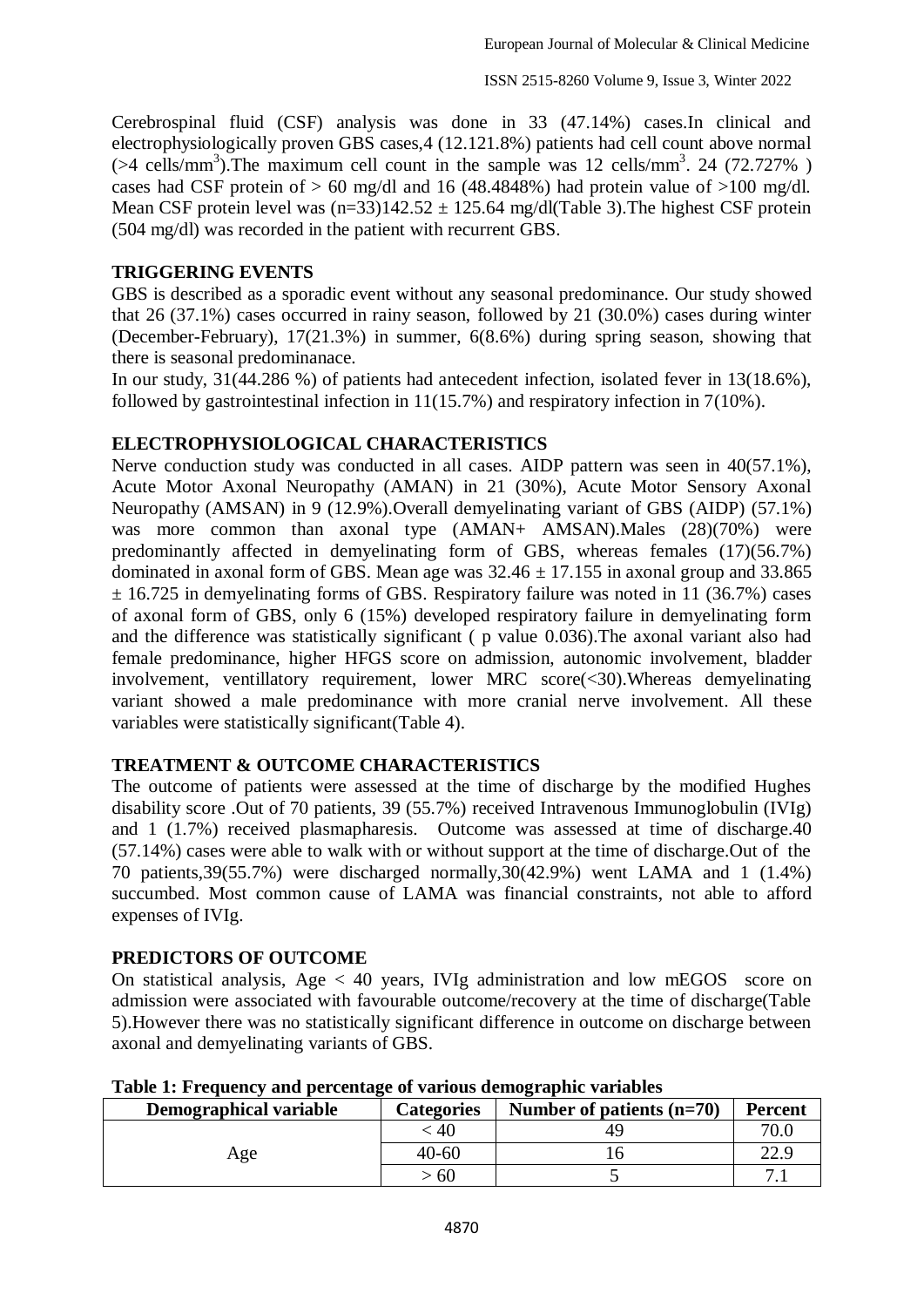| Gender                             | Female      | 29 | 41.4 |
|------------------------------------|-------------|----|------|
|                                    | Male        | 41 | 58.6 |
|                                    | Rainy       | 26 | 37.1 |
| Season                             | Spring      | 6  | 8.6  |
|                                    | Summer      | 17 | 24.3 |
|                                    | Winter      | 21 | 30.0 |
|                                    | $1 - 7$     | 41 | 58.6 |
| Duration of hospital stay          | $8 - 14$    | 18 | 25.7 |
|                                    | >14         | 11 | 15.7 |
|                                    | Death       |    | 1.4  |
| Discharge/LAMA                     | Discharge   | 39 | 55.7 |
|                                    | <b>LAMA</b> | 30 | 42.9 |
|                                    | $<$ 4       | 38 | 54.3 |
| Days from onset to hospitalisation | $4 - 7$     | 17 | 24.3 |
|                                    | >7          | 15 | 21.4 |

# **Table 2: Frequency and percentage of various clinical variables**

| <b>Clinical variable</b>   | <b>Categories</b>                | <b>Number of</b><br>$patients(n=70)$ | <b>Percent</b> |
|----------------------------|----------------------------------|--------------------------------------|----------------|
|                            | Miller fischer                   | 5                                    | 7.14           |
|                            | Paraparetic                      | $\overline{3}$                       | 4.28           |
| Clinical diagnosis         | Pure motor quadriparesis         | 52                                   | 74.3           |
|                            | Sensorimotor quadriparesis       | 9                                    | 12.9           |
|                            | Pharyngeal-cervical-<br>brachial | $\mathbf{1}$                         | 1.4            |
|                            | <b>AIDP</b>                      | 40                                   | 57.1           |
| GBS EP subtype             | <b>AMAN</b>                      | 21                                   | 30.0           |
|                            | <b>AMSAN</b>                     | 9                                    | 12.9           |
|                            | Fever                            | 13                                   | 18.6           |
| Prodromal $(n=31)$         | GI                               | 11                                   | 15.7           |
|                            | <b>RTI</b>                       | $\overline{7}$                       | 10.0           |
| <b>Bladder</b> dysfunction |                                  | 23                                   | 32.9           |
| Bowel dysfunction          |                                  | 24                                   | 34.3           |
|                            | Eye                              | 9                                    | 12.9           |
| Cranial nerve weakness     | Facial                           | 21                                   | 30             |
|                            | <b>Bulbar</b>                    | 10                                   | 14.3           |
| Ventillatory support       |                                  | 17                                   | 24.3           |
| Sensory complaints         |                                  | 51                                   | 72.9           |
| Autonomic involvement      |                                  | 36                                   | 51.4           |
|                            | <b>IVIG</b>                      | 39                                   | 55.7           |
| Treatment given            | Nil                              | 30                                   | 42.9           |
|                            | Plasmapheresis                   | $\mathbf{1}$                         | 1.4            |
| CSF PROTEIN (mg/dl)        | Above 60                         | 24                                   | 72.7           |
|                            | Above 100                        | 16                                   | 48.5           |
| CSF pleocytosis            | $( >10$ cells)                   | $\overline{4}$                       | 12.1           |
| Modified Hughes            | 0,1,2                            | $\overline{8}$                       | 11.4           |
| Disability Score on        | 3                                | 20                                   | 28.6           |
| admission                  | $\overline{4}$                   | 34                                   | 48.6           |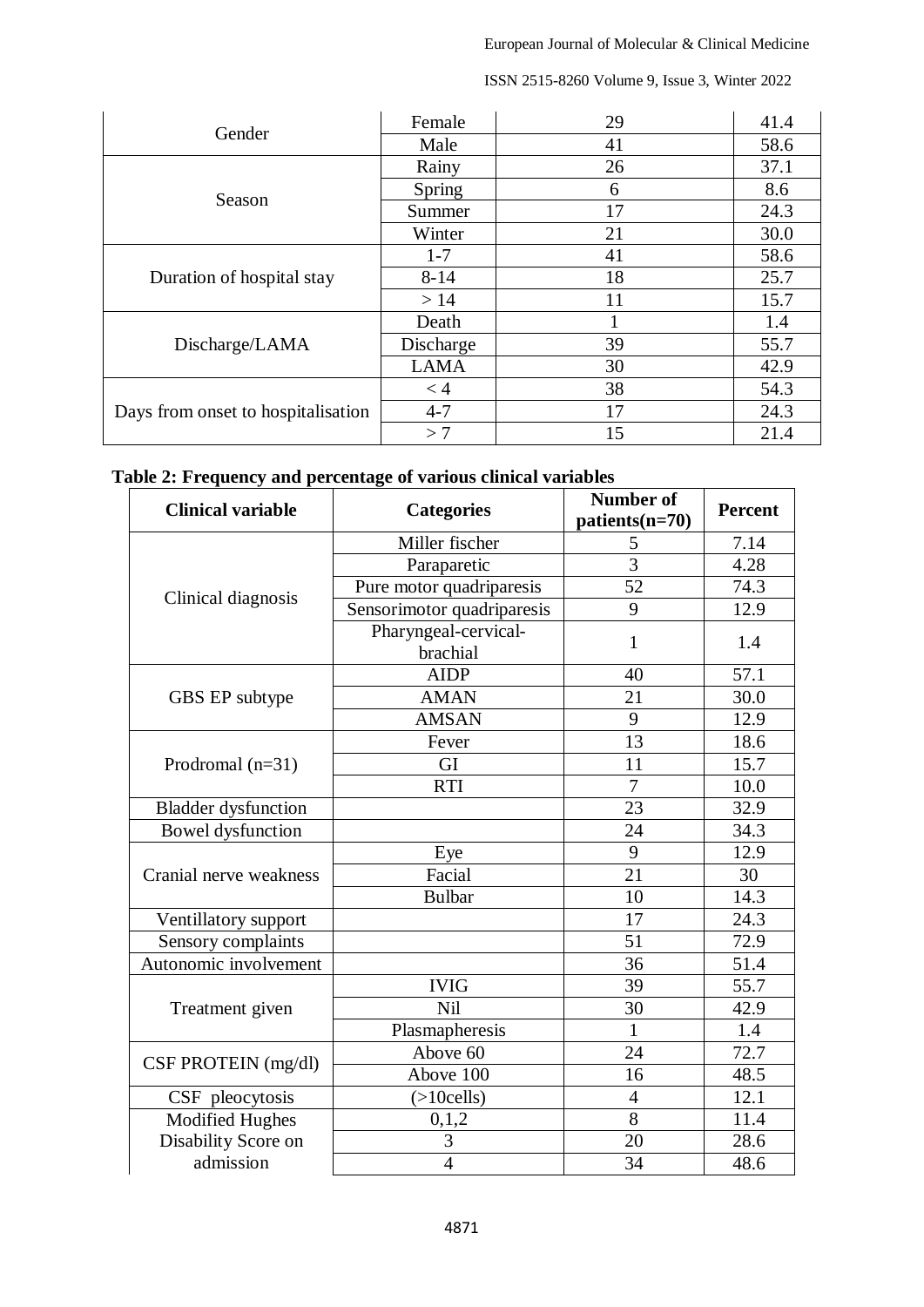|                         |              | 8  | 11.4 |
|-------------------------|--------------|----|------|
|                         | Improved (i) | 37 | 52.9 |
| Hughes disability score | Worsened (W) | 33 | 47.1 |
|                         | $\leq 30$    | 35 | 50.0 |
| <b>MRC</b>              | $31 - 40$    | 14 | 20.0 |
|                         | $41 - 50$    | 16 | 22.9 |
|                         | 51-60        | 5  | 7.1  |
|                         | $0 - 3$      | 20 | 28.6 |
| mEGOS                   | $4 - 6$      | 40 | 57.1 |
|                         | $7-9$        | 10 | 14.3 |
| <b>EGRIS</b>            | $0 - 2$      | 14 | 20.0 |
|                         | $3 - 4$      | 28 | 40.0 |
|                         | $5 - 7$      | 28 | 40.0 |

## **Table 3: Descriptive statistics of various values**

| <b>Variables</b>                   | $Mean \pm SD$       |
|------------------------------------|---------------------|
| Age                                | $32.81 \pm 17.12$   |
| Duration of hospital stay          | $8.89 \pm 10.63$    |
| Days from onset to hospitalisation | $5.23 \pm 4.25$     |
| CSF protein $(n=33)$               | $142.52 \pm 125.64$ |
| <b>MRC</b>                         | $29.97 \pm 16.38$   |
| Megos                              | $4.69 \pm 2.09$     |
| <b>EGRIS</b>                       | $3.94 \pm 1.84$     |

## **Table 4: Association between subtypes of GBS with clinical and demographic features**

|                            |                   | <b>Subtype</b>           | <b>P-Value</b>           |       |
|----------------------------|-------------------|--------------------------|--------------------------|-------|
| <b>Variables</b>           | <b>Categories</b> | <b>AMAN &amp; AMSAN</b>  | <b>AIDP</b>              |       |
|                            |                   | $(n=30)$ $(\frac{9}{6})$ | $(n=40)$ $(\frac{9}{6})$ |       |
| Age                        | < 40              | 22 (73.3%)               | 27 (67.5%)               |       |
|                            | $40 - 60$         | 5(16.7%)                 | 11 (27.5%)               | 0.458 |
|                            | >60               | $3(10\%)$                | 2(5%)                    |       |
|                            | Female            | 17 (56.7%)               | 12 (30%)                 |       |
| Sex                        | Male              | 13 (43.3%)               | 28 (70%)                 | 0.025 |
|                            | Rainy             | 12 (40%)                 | 14 (35%)                 |       |
| Season                     | <b>Spring</b>     | $1(3.3\%)$               | 5(12.5%)                 |       |
|                            | Summer            | $9(30\%)$                | $8(20\%)$                | 0.441 |
|                            | Winter            | 8(26.7%)                 | 13 (32.5%)               |       |
| Prodromal                  | Fever             | $4(13.3\%)$              | 9(22.5%)                 |       |
|                            | GI                | 7(23.3%)                 | $4(10\%)$                | 0.191 |
|                            | <b>RTI</b>        | $2(6.7\%)$               | 5(12.5%)                 |       |
| <b>Bladder</b> dysfunction |                   | 14 (46.7%)               | 9(22.5%)                 | 0.033 |
| Bowel dysfunction          |                   | 15 (50%)                 | 9(22.5%)                 | 0.017 |
| Autonomic involvement      |                   | 21 (70%)                 | 15 (37.5%)               | 0.007 |
| Cranial nerve weakness     |                   | 10(25%)                  | $15(50\%)$               | 0.031 |
| Sensory complaints         |                   | 24 (80%)                 | 27 (67.5%)               | 0.244 |
| Ventillatory support       |                   | 11 (36.7%)               | 6(15%)                   | 0.036 |
| Hughes disability score    | $\mathbf I$       | 13 (43.3%)               | 24 (60%)                 |       |
|                            | W                 | 17 (56.7%)               | 16 (40%)                 | 0.167 |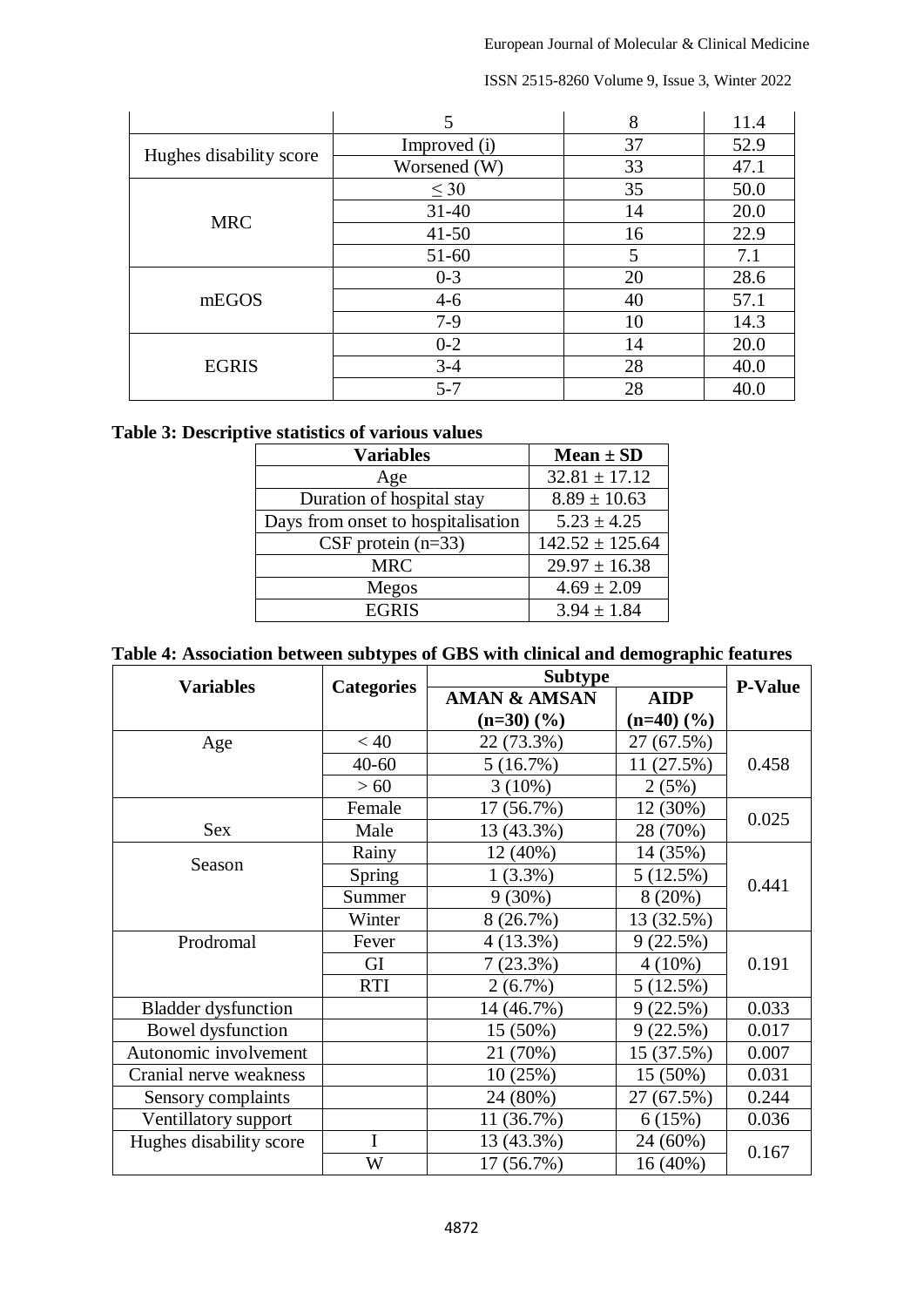| <b>MRC</b>                | $\leq 30$      | 20 (66.7%)  | 15 (37.5%) |       |
|---------------------------|----------------|-------------|------------|-------|
|                           | $31 - 40$      | 5(16.7%)    | 9(22.5%)   | 0.049 |
|                           | $41 - 50$      | 5(16.7%)    | 11 (27.5%) |       |
|                           | 51-60          | $0(0\%)$    | 5(12.5%)   |       |
| mEGOS                     | $0 - 3$        | $4(13.3\%)$ | 16 (40%)   |       |
|                           | $4 - 6$        | 21 (70%)    | 19 (47.5%) | 0.050 |
|                           | $7-9$          | 5(16.7%)    | 5(12.5%)   |       |
| <b>EGRIS</b>              | $0 - 2$        | 5(16.7%)    | 9(22.5%)   |       |
|                           | $3 - 4$        | $9(30\%)$   | 19 (47.5%) | 0.140 |
|                           | $5 - 7$        | 16 (53.3%)  | 12 (30%)   |       |
| HDS admission             | 0,1,2          | $1(3.3\%)$  | 7(17.5%)   |       |
|                           | 3              | 5(16.7%)    | 15 (37.5%) | 0.026 |
|                           | $\overline{4}$ | 19 (63.3%)  | 15 (37.5%) |       |
|                           | 5              | 5(16.7%)    | 3(7.5%)    |       |
| Duration of hospital stay | $1 - 7$        | 13 (43.33%) | 28 (70%)   |       |
|                           | $8 - 14$       | 11 (36.67%) | 7(17.5%)   | 0.076 |
|                           | >14            | 6(20%)      | 5(12.5%)   |       |
| Days from onset to        | < 4            | 15 (50%)    | 23 (57.5%) |       |
| hospitalisation           | $4 - 7$        | 7(23.33%)   | 10(25%)    | 0.647 |
|                           | >7             | 8 (26.67%)  | 7(17.5%)   |       |

|          |  |  |  |  | Table 5: Association between Hughes Disability Score with clinical and demographic |
|----------|--|--|--|--|------------------------------------------------------------------------------------|
| features |  |  |  |  |                                                                                    |

| <b>Variable</b>      | <b>Categories</b> | <b>Hughes disability score</b> | <b>P-value</b>   |       |
|----------------------|-------------------|--------------------------------|------------------|-------|
|                      |                   | I (n=37) $(\frac{9}{6})$       | W (n=33) $(\% )$ |       |
| Age                  | < 40              | 29 (78.4%)                     | 20 (60.6%)       | 0.040 |
|                      | $40 - 60$         | 8(21.6%)                       | $8(24.2\%)$      |       |
|                      | >60               | $0(0\%)$                       | $5(15.2\%)$      |       |
| Gender               | $\mathbf{F}$      | 15 (40.5%)                     | 14 (42.4%)       | 0.873 |
|                      | M                 | 22 (59.5%)                     | 19 (57.6%)       |       |
| GBS EP subtype       | <b>AIDP</b>       | 24 (64.9%)                     | 16 (48.5%)       |       |
|                      | <b>AMAN</b>       | 11 (29.7%)                     | 10 (30.3%)       | 0.122 |
|                      | <b>AMSAN</b>      | $2(5.4\%)$                     | $7(21.2\%)$      |       |
| Season               | Rainy             | 15 (40.5%)                     | 11 (33.3%)       |       |
|                      | Spring            | $4(10.8\%)$                    | $2(6.1\%)$       | 0.651 |
|                      | Summer            | 7(18.9%)                       | 10 (30.3%)       |       |
|                      | Winter            | 11 (29.7%)                     | 10 (30.3%)       |       |
|                      | Fever             | 10(27%)                        | $3(9.1\%)$       |       |
| Prodromal            | GI                | $4(10.8\%)$                    | $7(21.2\%)$      | 0.104 |
|                      | <b>RTI</b>        | 5(13.5%)                       | $2(6.1\%)$       |       |
| Duration of hospital | $1 - 7$           | 15 (40.6%)                     | 26 (78.8%)       |       |
| stay                 | $8 - 14$          | 13 (35.1%)                     | $5(15.2\%)$      | 0.005 |
|                      | >14               | 9(24.3%)                       | $2(6.1\%)$       |       |
| Days from onset to   | $\leq 4$          | 20 (54.1%)                     | 18 (54.5%)       |       |
| hospitalisation      | $4 - 7$           | 8(21.6%)                       | 9(27.3%)         | 0.764 |
|                      | >7                | $9(24.3\%)$                    | 6(18.2%)         |       |
| Discharge/LAMA       | Death             | $0(0\%)$                       | 1(3%)            | 0.001 |
|                      | Discharge         | 33 (89.2%)                     | $6(18.2\%)$      |       |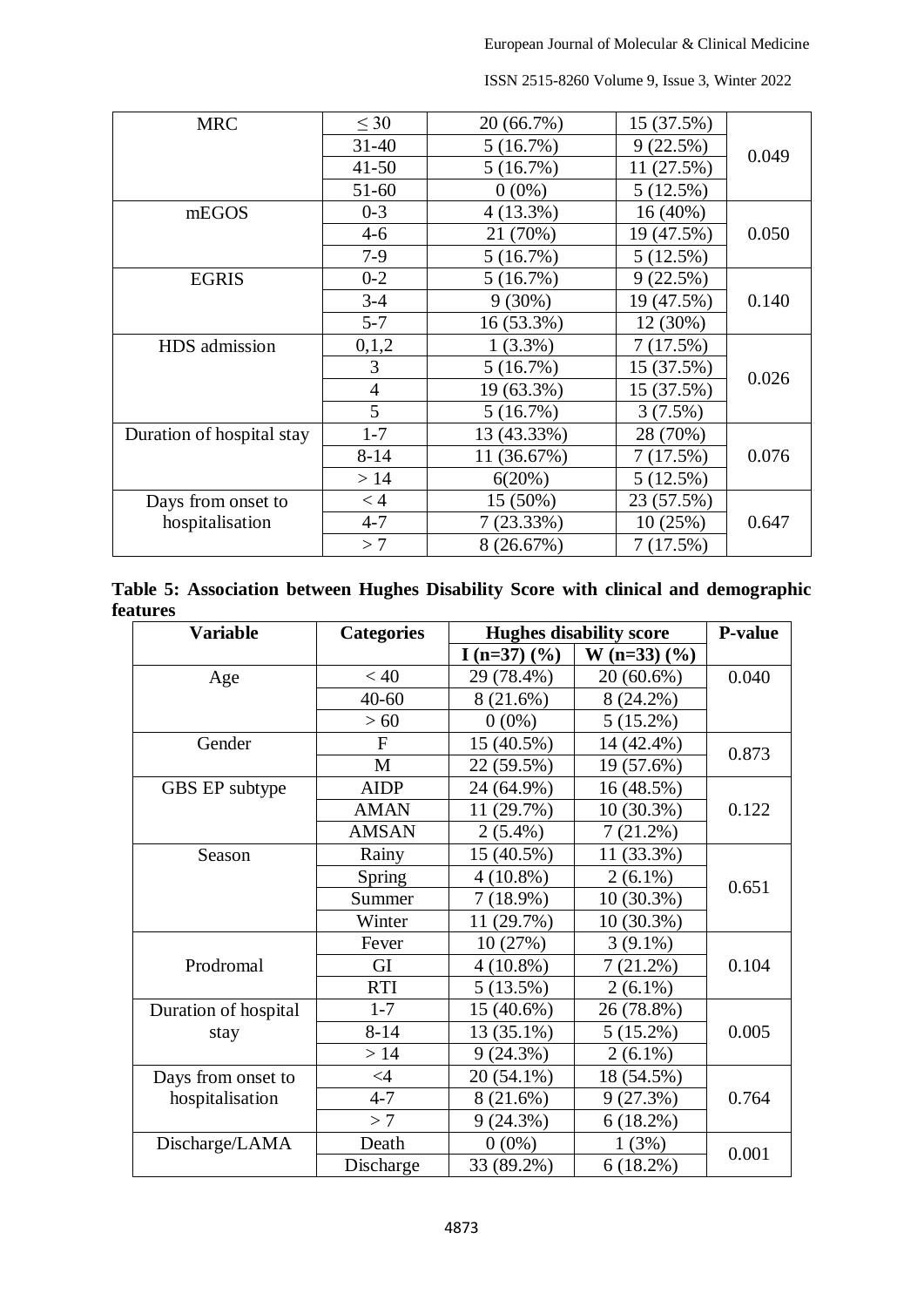|                              | <b>LAMA</b>              | $4(10.8\%)$             | 26 (78.8%)   |       |
|------------------------------|--------------------------|-------------------------|--------------|-------|
| Clinical diagnosis           | Miller fischer           | $4(10.8\%)$             | 1(3%)        |       |
|                              | Paraparetic              | $2(5.4\%)$              | $2(6.1\%)$   | 0.623 |
|                              | Pure motor               | 27 (73%)                | 25 (75.8%)   |       |
|                              | Sensorimotor             | $4(10.8\%)$             | $5(15.2\%)$  |       |
| Cranial nerve                |                          | 15 (40.5%)              | $10(30.3\%)$ | 0.372 |
| weakness                     |                          |                         |              |       |
| <b>Bladder</b> dysfunction   |                          | 10 (27%)                | 13 (39.4%)   | 0.271 |
| Bowel dysfunction            |                          | 10 (27%)                | 14 (42.4%)   | 0.175 |
| Ventillatory support         |                          | 7(18.9%)                | 10 (30.3%)   | 0.268 |
| Sensory system upper<br>limb | Normal                   | 12 (32.4%)              | $7(21.2\%)$  | 0.292 |
| Autonomic<br>involvement     |                          | $16(43.2\%)$            | $20(60.6\%)$ | 0.147 |
| Treatment given              | <b>IVIg</b>              | $30(81.1\%)$            | 9(27.3%)     |       |
|                              | <b>NIL</b>               | $6(16.2\%)$             | 24 (72.7%)   | 0.001 |
|                              | Plasmapheresis           | $1(2.7\%)$              | $0(0\%)$     |       |
| <b>MRC</b>                   | $\leq 30$                | 17 (45.9%)              | 18 (54.5%)   |       |
|                              | $31 - 40$                | 5(13.5%)                | 9(27.3%)     | 0.171 |
|                              | $41 - 50$                | 11 (29.7%)              | $5(15.2\%)$  |       |
|                              | $51 - 60$                | $4(10.8\%)$             | 1(3%)        |       |
| mEGOS                        | $0 - 3$                  | 15 (40.5%)              | $5(15.2\%)$  |       |
|                              | $4 - 6$                  | $\overline{19(51.4\%)}$ | 21 (63.6%)   | 0.039 |
|                              | $7-9$                    | $3(8.1\%)$              | $7(21.2\%)$  |       |
| <b>EGRIS</b>                 | $0 - 2$                  | 10 (27%)                | $4(12.1\%)$  |       |
|                              | $3 - 4$                  | 13 (35.1%)              | 15 (45.5%)   | 0.287 |
|                              | $5 - 7$                  | 14 (37.8%)              | 14 (42.4%)   |       |
| HDS admission                | 0,1,2                    | 5(13.5%)                | $3(9.1\%)$   |       |
|                              | 3                        | 13 (35.1%)              | $7(21.2\%)$  | 0.466 |
|                              | $\overline{\mathcal{A}}$ | 15 (40.5%)              | 19 (57.6%)   |       |
|                              | 5                        | $4(10.8\%)$             | $4(12.1\%)$  |       |

ISSN 2515-8260 Volume 9, Issue 3, Winter 2022

|                 |  |  |  | Table 6: Association between ventillatory requirement with clinical and demographic |
|-----------------|--|--|--|-------------------------------------------------------------------------------------|
| <b>features</b> |  |  |  |                                                                                     |

| <b>Variables</b> | <b>Categories</b> | <b>Ventillatory support</b> | <b>P-value</b>               |       |
|------------------|-------------------|-----------------------------|------------------------------|-------|
|                  |                   | $NO (n=53)$ (%)             | YES $(n=17)$ $(\frac{9}{6})$ |       |
|                  | < 40              | 37 (69.8%)                  | $12(70.6\%)$                 |       |
| Age              | $40 - 60$         | 14 (26.4%)                  | $2(11.8\%)$                  | 0.096 |
|                  | >60               | $2(3.8\%)$                  | 3(17.6%)                     |       |
| Gender           | Female            | 21 (39.6%)                  | $8(47.1\%)$                  | 0.588 |
|                  | Male              | 32 (60.4%)                  | $9(52.9\%)$                  |       |
| Season           | Rainy             | 22 (41.5%)                  | 4(23.5%)                     | 0.606 |
|                  | Spring            | $4(7.5\%)$                  | $2(11.8\%)$                  |       |
|                  | Summer            | $12(22.6\%)$                | $5(29.4\%)$                  |       |
|                  | Winter            | 15 (28.3%)                  | 6(35.3%)                     |       |
|                  | Fever             | $10(18.9\%)$                | 3(17.6%)                     |       |
| Prodromal        | GI                | 6(11.3%)                    | $5(29.4\%)$                  | 0.491 |
|                  | <b>RTI</b>        | $5(9.4\%)$                  | $2(11.8\%)$                  |       |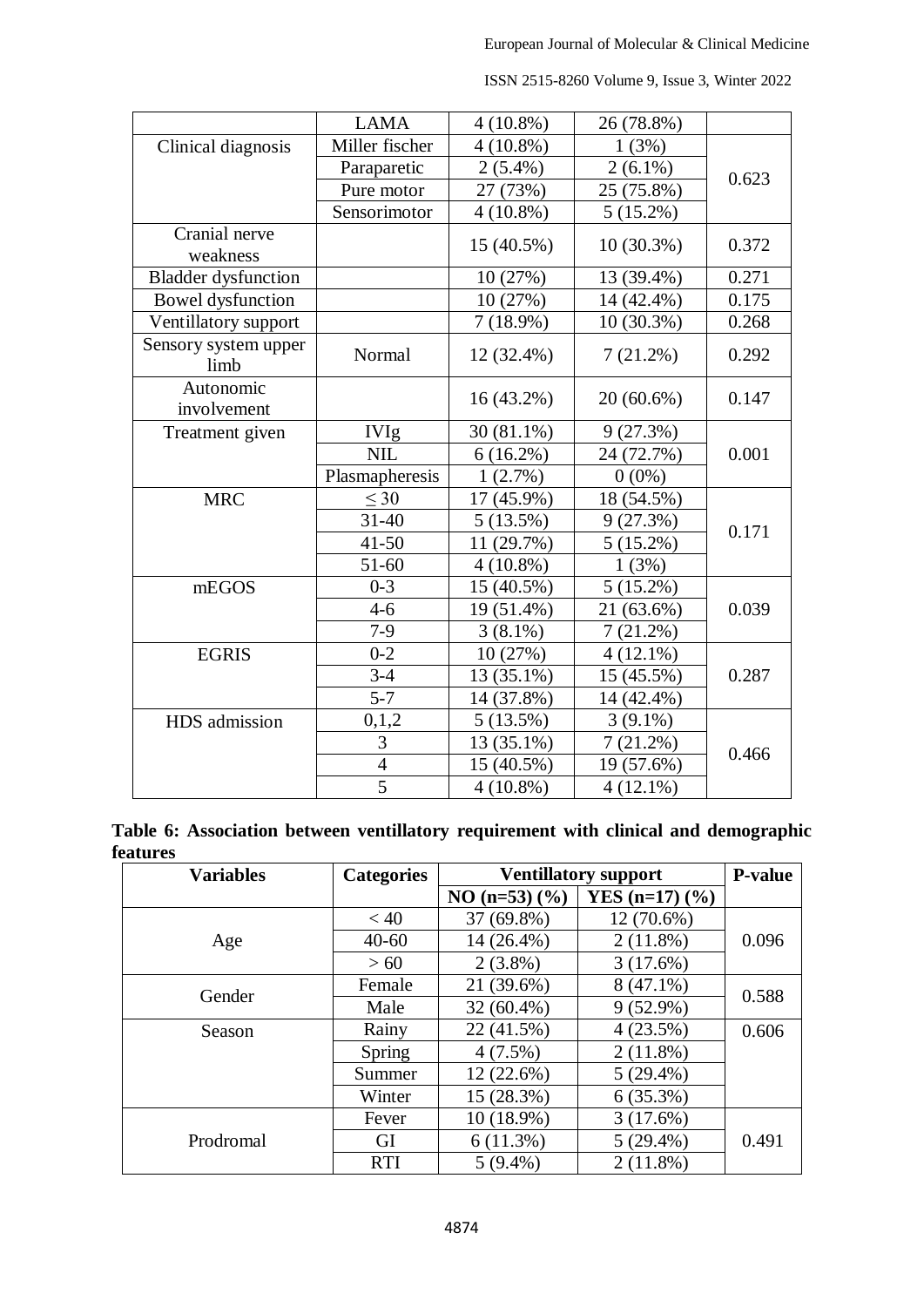| $1 - 7$<br>6(35.3%)<br>35 (66%)<br>Duration of hospital stay<br>$8 - 14$<br>13 (24.5%)<br>$5(29.4\%)$ | 0.022 |
|-------------------------------------------------------------------------------------------------------|-------|
|                                                                                                       |       |
|                                                                                                       |       |
| >14<br>$5(9.4\%)$<br>6(35.3%)                                                                         |       |
| 25 (47.2%)<br>13 (76.5%)<br>$<$ 4<br>Days from onset to                                               | 0.033 |
| hospitalisation<br>$4 - 7$<br>4(23.5%)<br>13 (24.5%)                                                  |       |
| >7<br>(28.3%)<br>$0(0\%)$<br>15                                                                       |       |
| Cranial nerve weakness<br>$(20.8\%)$<br>14 (82.4%)<br>11                                              | 0.001 |
| $(20.8\%)$<br><b>Bladder dysfunction</b><br>12 (70.6%)<br>11                                          | 0.001 |
| Bowel dysfunction<br>12 (22.6%)<br>12 (70.6%)                                                         | 0.001 |
| Sensory complaints<br>36 (67.9%)<br>$(88.2\%)$<br>15                                                  | 0.101 |
| Autonomic involvement<br>15 (88.2%)<br>21 (39.6%)                                                     | 0.001 |
| $\leq 30$<br>21 (39.6%)<br>14 (82.4%)<br><b>MRC</b>                                                   | 0.020 |
| $31 - 40$<br>13 (24.5%)<br>$1(5.9\%)$                                                                 |       |
| $41 - 50$<br>15 (28.3%)<br>$1(5.9\%)$                                                                 |       |
| 51-60<br>$4(7.5\%)$<br>$1(5.9\%)$                                                                     |       |
| $0 - 3$<br>18 (34%)<br>2(11.8%)<br>mEGOS                                                              | 0.151 |
| $4 - 6$<br>29 (54.7%)<br>11 (64.7%)                                                                   |       |
| $7-9$<br>6(11.3%)<br>4(23.5%)                                                                         |       |
| $0 - 2$<br>14 (26.4%)<br>$0(0\%)$<br><b>EGRIS</b>                                                     | 0.001 |
| $3 - 4$<br>25 (47.2%)<br>3(17.6%)                                                                     |       |
| $5 - 7$<br>14 (26.4%)<br>14 (82.4%)                                                                   |       |
| 0,1,2<br>$7(13.2\%)$<br>$(5.9\%)$<br>HDS admission                                                    | 0.001 |
| 3<br>19 (35.8%)<br>$(5.9\%)$                                                                          |       |
| $\overline{4}$<br>27 (50.9%)<br>7(41.2%)                                                              |       |
| 5<br>$0(0\%)$<br>$8(47.1\%)$                                                                          |       |

## **DISCUSSION**

GBS is an immune mediated polyradiculoneuropathy causing acute flaccid paralysis. Our current study had a total of 70 patients with a mean age at presentation of  $32.81(\pm$ 17.12).58.6% constituted male population, this predilection is reported to be same in other studies by Dhadke SV etaland Wu X etal[11,12].With increasing age the prognosis of GBS worsens, this is going in accordance with other studies done by Seneviratne U etal and Walgaard C etal [4,13].

Guillain-Barre syndrome is usually preceded by infection or other immune stimulation that induces an aberrant autoimmune response targeting peripheral nerves and their spinal roots[14,15].In our study, 23(44.9 %) of patients had antecedent infection.Isolated fever without any localisation was the most common symptom followed by loose stools and respiratory tract infections.Similar study was undertaken by Sarkar U K etal,and they found that respiratory tract infection was the most common symptom[16].

The study by Manorenj S etal did not find any association between antecedal infection and electrophysiological subtype<sup>[17]</sup>.Our study was in congruous with this study . Another study by Wu X etal showed that those GBS patients with antecedal infection had a better prognosis[12].Our study did not predict any prognosis.

We found predominant incidence of GBS patients during rainy season(June – September) 26 (37.1%) ,followed by winter (December-February) 21(30%), eventhough it was considered that GBS is sporadic without seasonal preference. The findings of our study was contrary to other studies done by Emilia-Romagna Study Groupand Yakoob M Y etal in Italy and Pakistan respectively[18,19].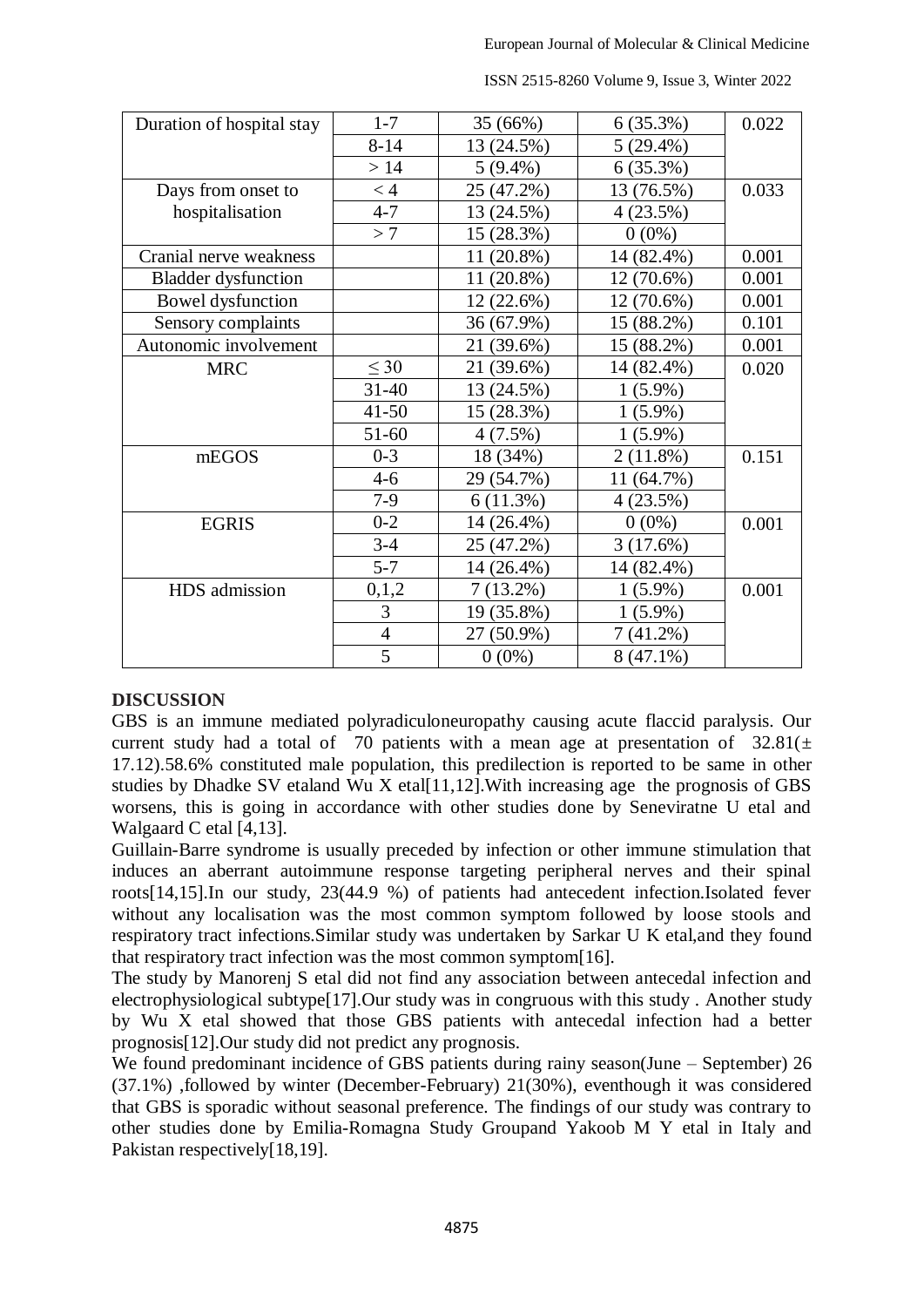In the present study as per electro diagnostic studies, majority 40(57.1%) had AIDP, followed by 21 (30%) AMAN and 9 (12.9%) AMSAN.Previous studies also shows similar findings[20,21].

The short term prognosis was assessed by the modified Hughes Disability Scale. There was no significant difference between axonal and demyelinating groups in the severity of disease on admission and short term prognosis.The study done by Ye Y etal showed similar findings,but studies from South Chinaand Bangladesh showed significant correlation between axonal and demyelinating groups in the severity of disease on admission and short term prognosis[22,23,24].

Total CSF protein level suggests that the increased deposition of antibodies, complements and products of active myelin break down in inflammatory diseases of nervous system[25]. Previous studies on GBS revealed a mean CSF protein of36.7mg/dl and 80.27 mg/dl[13,17].But in our study the mean CSF protein was142.52  $\pm$  125.64 mg/dl.

In the present study there was a significant association (p value 0.020) between low MRC sum score (0-30) on admission and respiratory failure. Low MRC sum score is an independent risk factor for development of respiratory failure and the need for mechanical ventilation.The findings of our study are in line with a similar study conducted by Wu X etal in China[12].

Treatment of GBS usually combines multidisciplinary supportive medical care and immunotherapy and should be started as soon as possible [26]. IVIg was administered in 32, plasmapheresis in 1, and no specific treatment could be offered to the remaining patients due to financial constraints.Our study revealed better prognosis in the treatment groups,so local government has to think about these patients and support them financially for treatment.

Cranial nerve involvement may affect airway maintenance, facial muscles, eye movements,and swallowing .All Guillain-Barre syndrome patients need meticulous monitoring and supportive care[27].A study by Wu X etal from China showed that 14.8 % GBS patients required ventillatory support[12]. Another study by Yakoob M Yetal from Pakistan revealed 55.9% patients required ventillatory support[19].In our study the requirement for ventillatory support was 24.3%.

On statistical analysis,those with shorter duration of illness, rapidly progressive motor weakness of the limbs, longer duration of hospital stay,cranial nerve involvement, bladder dysfunction ,autonomic involvement, low MRC score  $(\leq 30)$ , high EGRIS score (> 4), high HDS score on admission were prone for ventillatory support.Early recognition of these risk factors helps in identification of patients who would require ventillatory support as well as those with poor prognosis.

In order to identify patients with poor outcome at an earlier stage ,we require a prognostic model.As per our study ,age >40 years,non treatment with immunomodulators,higher mEGOS on admission were associated with poor prognosis outcome on discharge. Prognostic models can also increase the power of therapeutic studies by adjusting for prognostic factors.

The study identifies patients with poor prognosis and this can be used for future therapeutic trials. Therefore, selective treatment trials should focus on a more homogeneous subgroup of patients with poor recovery despite current standard treatment.Poor functional outcome carries morbidity to the patient as well as financial burden to the health care system. It results in a significantly longer duration of hospital stay as compared to patients with good functional outcome.

## **LIMITATION**

Lack of follow up as it was a retrospective cross-sectional study, single centre-study,with limited number of patients.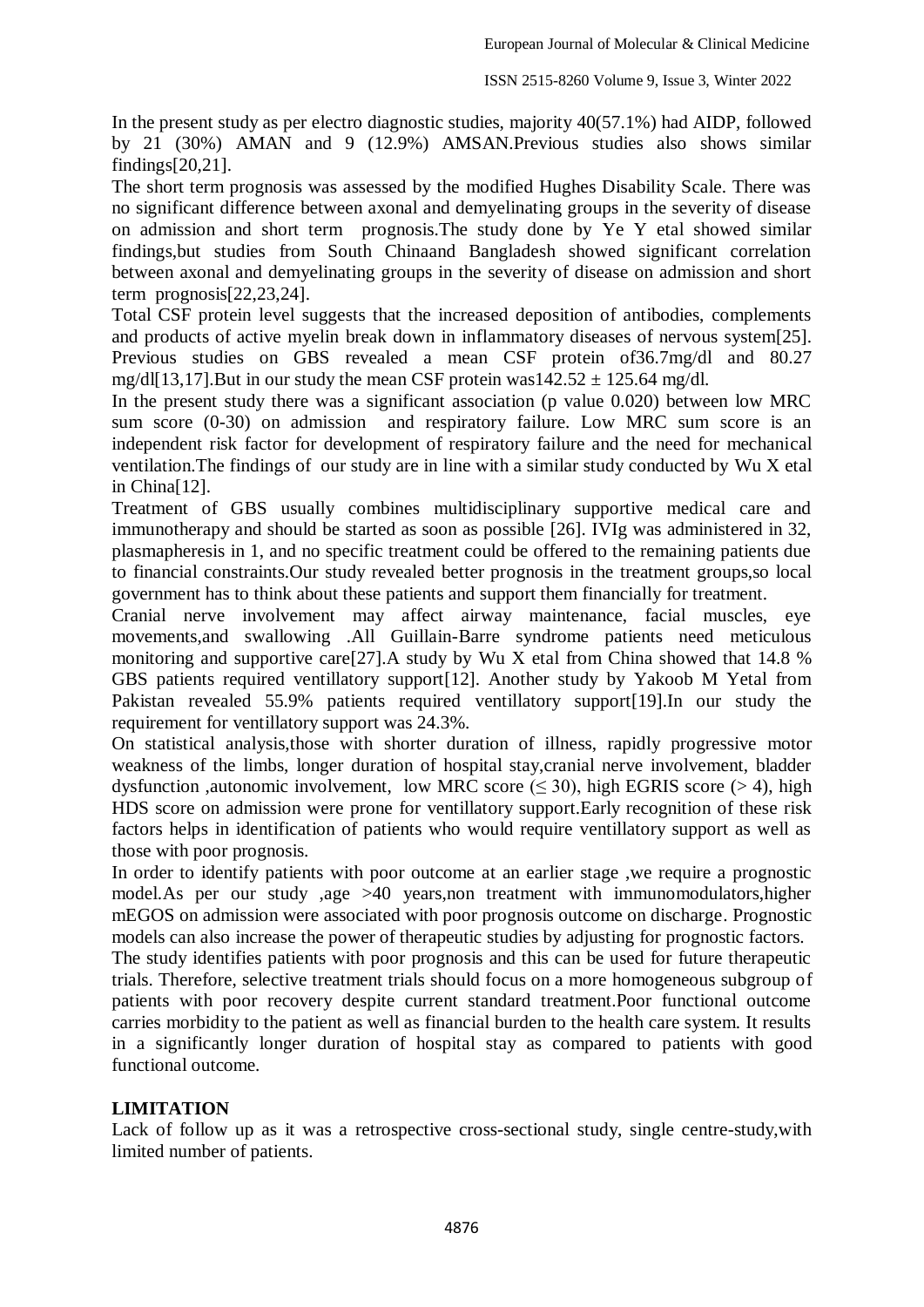### **CONCLUSION**

GBS was seen in all age groups with slight male predominance.Quadriparesis was the most common presentation.Seasonal occurrence predominantly in rainy season was noted. Demyelinating(AIDP) form dominated than axonal form (AMAN+ AMSAN) with significant number of patients having dysautonomia (51.4%) and requiring ventillatory support(24.3%). All poor prognostic factors should be kept in consideration to facilitate more vigilant management of patients associated with high morbidity.Early recognition of risk factors helps in identification of patients who would require ventillatory support as well as those with poor prognosis.Early determination of potential non responders to current treatment might alter their management.Further studies including a larger patient population combined with other biomarkers are needed for effective patient management in future.

### **REFERENCES**

- 1. van Doorn PA, Ruts L, Jacobs BC. Clinical features, pathogenesis and treatment of Guillain–Barre´ syndrome. Lancet Neurol. 2008;7:939–950.
- 2. Chhibber V, Weinstein R. Evidence based review of therapeutic plasma exchange in neurological disorders. Semin Dial. 2012;25:132–139.
- 3. Leonhard SE, Mandarakas MR, Gondim FAA, Bateman K, Ferreira MLB, Cornblath DR et al. Diagnosis and management of Guillain-Barré syndrome in ten steps. Nat Rev Neurol. 2019 Nov;15(11):671-683. doi: 10.1038/s41582-019-0250-9. Epub 2019 Sep 20. PMID: 31541214; PMCID: PMC6821638.
- 4. Samira Yadegari, Shahriar Nafissi,Neda Kazemi. Iran J Neurol 2014; 13(3): 138-143
- 5. Fokke C, van den Berg B, Drenthen J, Walgaard C, van Doorn PA, Jacobs BC. Diagnosis of Guillain-Barré syndrome and validation of Brighton criteria. Brain. 2014 Jan;137(Pt 1):33-43. doi: 10.1093/brain/awt285. Epub 2013 Oct 26. PMID: 24163275.
- 6. [van Koningsveld R, Steyerberg EW, Hughes RAC, Swan AV, van Doorn PA, Jacobs BC.](https://www.thelancet.com/journals/laneur/article/PIIS1474-4422(07)70130-8/fulltext)  [A clinical prognostic scoring system for Guillain-Barré syndrome .Lancet Neurol 2007;6:](https://www.thelancet.com/journals/laneur/article/PIIS1474-4422(07)70130-8/fulltext)  589-94.
- 7. Walgaard C, Lingsma HF, Ruts L, van Doorn PA, Steyerberg EW, Jacobs BC. Early recognition of poor prognosis in Guillain-Barre syndrome. Neurology. 2011;76:968–75.
- 8. Walgaard C, Lingsma HF, Ruts L, Drenthen J, van Koningsveld R, Garssen MJ, van Doorn PA, Steyerberg EW, Jacobs BC[.Prediction of respiratory insufficiency in Guillain-](http://www.qxmd.com/pubmed/20517939)[Barré syndrome.A](http://www.qxmd.com/pubmed/20517939)nnals of Neurology 2010;67 (6): 781-7.
- 9. Kleyweg RP, van der Meche FGA,Schmitz PIM. Interobserver agreementin the assessment of muscle strengthand functional abilities in Guillain–Barré syndrome. Muscle Nerve 1991; 14:1103-9.
- 10. Dhadke SV, Dhadke VN, Bangar SS, Korade MB.Clinical profile of Guillain Barre syndrome.J Assoc Physicians India 2013;61(3):168-72.PMid:24475678.
- 11. 12. Wu X, Li C, Zhang B, Shen D, Li T, Liu K,et al. Predictors for mechanical ventilation and short-term prognosis in patients with Guillain-Barré syndrome. Crit Care 2015;19:1– 9. doi: 10.1186/s13054-015-1037-z.
- 12. Walgaard C, Lingsma HF, Ruts L, van Doorn PA, Steyerberg EW, Jacobs BC. Early recognition of poor prognosis in Guillain-Barre syndrome. Neurology 2011;76(11):968– 75. doi: 10.1212/WNL.0b013e31821 04407.
- 13. Hughes RA, Cornblath DR. Guillain-Barre syndrome. *Lancet* 2005;366: 1653–66.
- 14. van den Berg B, Walgaard C, Drenthen J, Fokke C, Jacobs BC,van Doorn PA. Guillain-Barre syndrome: pathogenesis, diagnosis,treatment and prognosis. *Nat Rev Neurol* 2014; 10: 469–82.